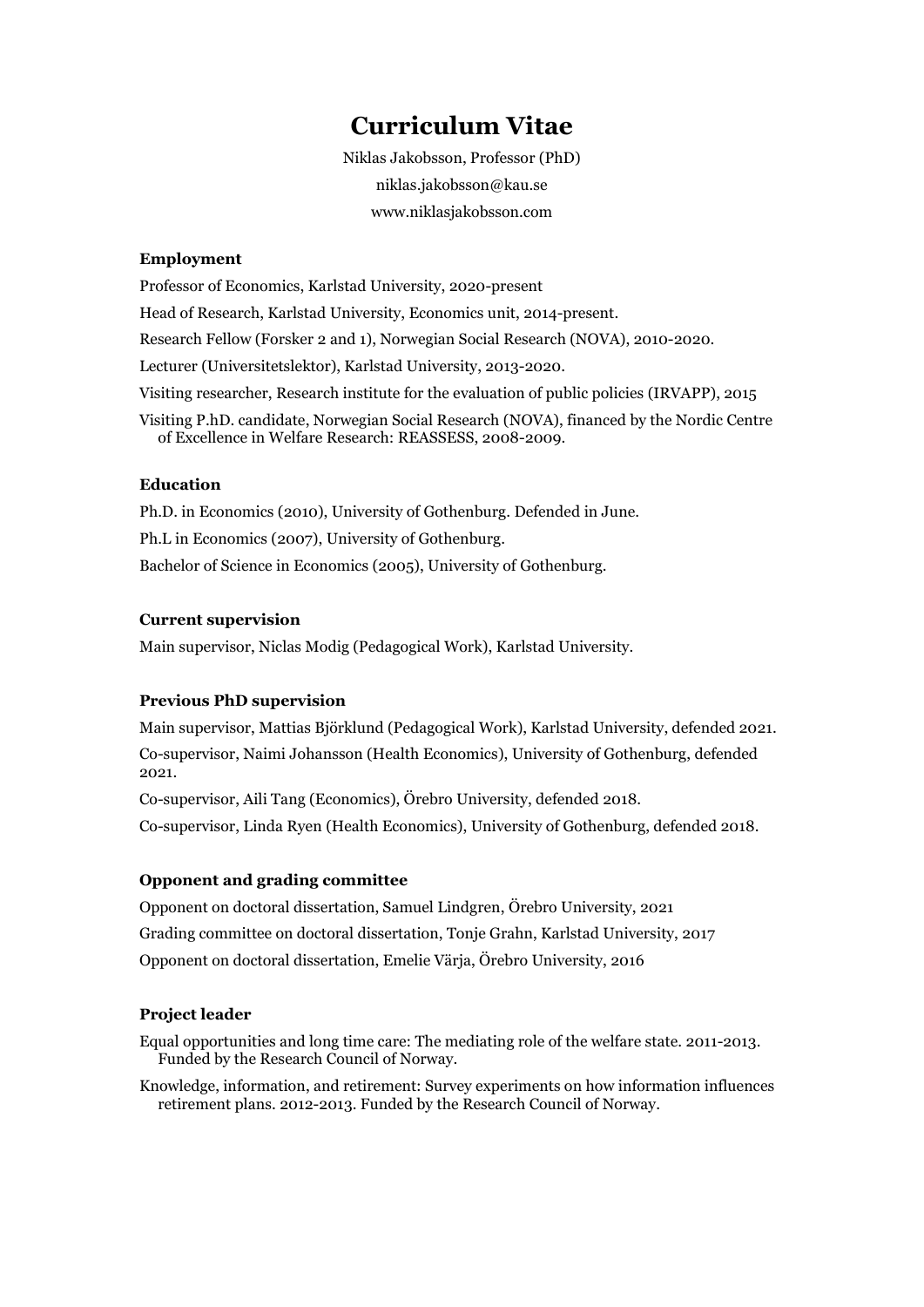#### **Research grants**

- Systembolagets alkoholforskningsråd, 550,001 SEK, 2021, for the research project: "The impact of earlier pub closing hours on violence".
- Jan Wallanders and Tom Hedelius Stiftelse, 130,000 SEK, 2015; for a research stay in Trento.
- Swedish Research Council for Health, Working Life and Welfare (Forte), 1.8 million SEK, 2014-2016: for the research project "Co-payments and health care utilization in Swedish primary and emergency care services".
- The Swedish Crime Victim Compensation and Support Authority, 1.4 million SEK, 2013-2016: for the research project: "Kartläggning av attityder till prostitution i Europa – en undersökning av efterfrågan och destinationsländer för traffickingi.
- The Research Council of Norway, 1 million NOK, 2012-2014: for the research project "Knowledge, information, and retirement: Survey experiments on how information influences retirement plans".
- The Swedish Crime Victim Compensation and Support Authority, 180 000 SEK, 2009-2012: for the research project: "Utvärdering av prostitutionslagens effekter på attityder till prostitution".

# **Teaching**

Building your pedagogical portfolio, Karlstad University, 2021-2022

Teach like a champion, Karlstad University, 2021.

Course in supervision of doctoral students, Karlstad University, 2020-2022

- Causal Inference in Health Research using Non-Randomized Data at the [Summer](http://healthmetrics.gu.se/education/summer-school-in-health-economics-and-statistics) School in Health [Economics and Statistics,](http://healthmetrics.gu.se/education/summer-school-in-health-economics-and-statistics) the University of Gothenburg, 2016, 2017
- Research [Designs for Causal Inference,](http://www.uio.no/studier/emner/sv/iss/SOS9019/) Department of Sociology, University of Oslo, 2016, 2017

Lectures in empirical methods in economics, Karlstad University, 2014-2020

Lectures in writing a bachelor thesis, Karlstad University, 2014

Intermediate Microeconomics, Karlstad University, 2007-2014

Public economics, Karlstad University, 2010-2013

Supervising, Bachelor and Master theses, Karlstad University, 2010-2020

Introductory Microeconomics, Karlstad University, 2010-2011, 2017

Introductory Macroeconomics, University of Gothenburg, 2006-2008

Introductory Microeconomics, Skövde University College, 2008

Supervising, Bachelor theses, University of Gothenburg, 2007-2008

Introductory Macroeconomics, Skövde University College, 2007

# **Refereeing**

American Political Science Review, Applied Economics, British Journal of Sociology, Comparative Politica Studies, Ecological Economics, Economic Journal, Economics Bulletin, Empirical Economics, Ethnic and Racial Studies, European Journal of Law and Economics, European Sociological Review, Feminist Economics, Fontene, Gender & Society, Health and Quality of Life Outcomes, International Journal for Equity in Health, International Journal of Public Opinion Research, International Journal of Social Welfare, International Migration, Journal of Behavioral and Experimental Economics, Journal of Conflict Resolution, Journal of European Public Policy, Journal of Homosexuality, Journal of Peace Research, Journal of Public Economics, Labour Economics, Psychology and Sexuality, Public Opinion Quarterly, Risk Analysis, SAGE Open, Social Inclusion, Social Policy and Administration, Social Politics, Social Science Quarterly, Sosiologi idag.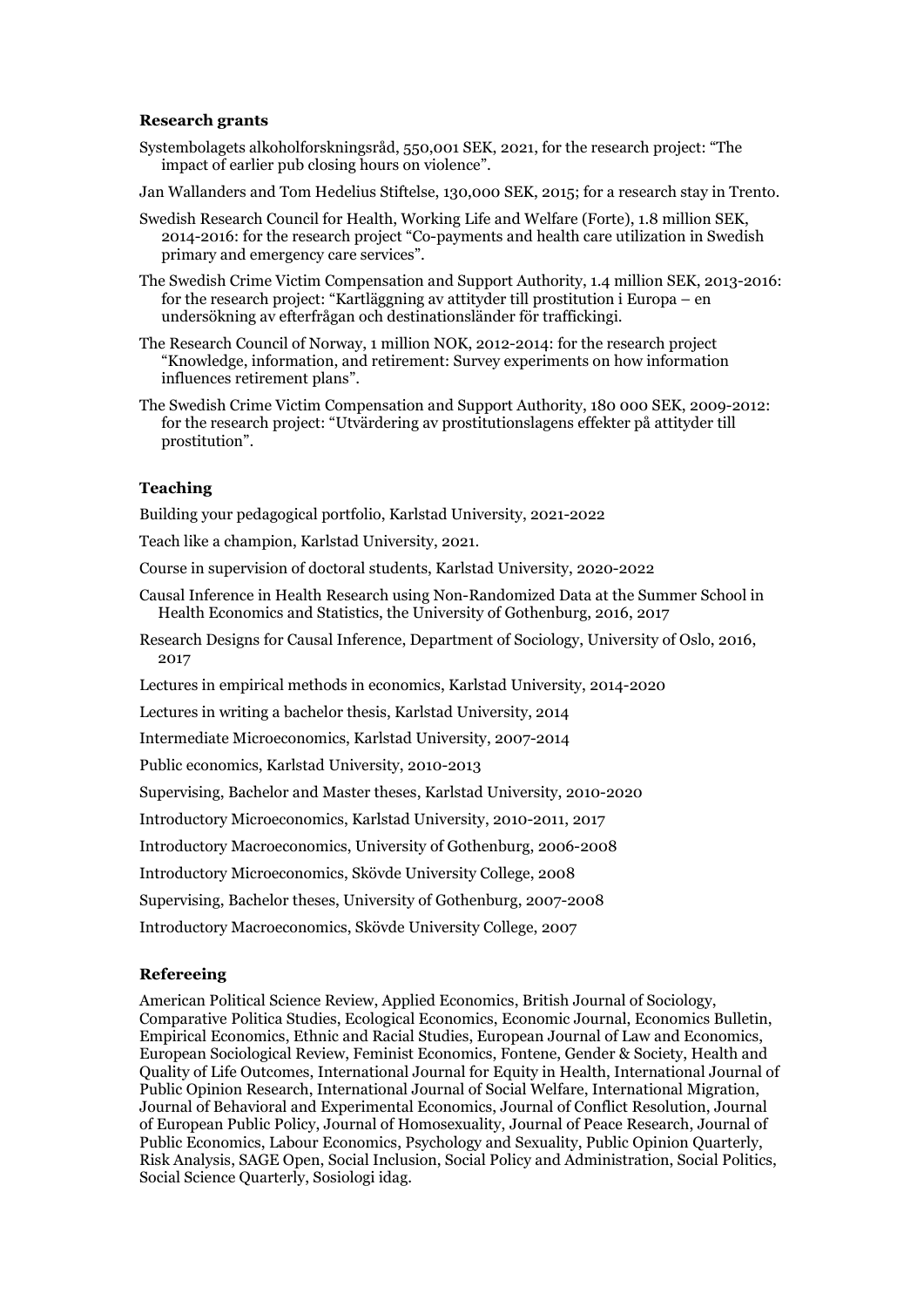#### **Languages**

Swedish, native speaker Norwegian, fluent English, excellent command Italian, working knowledge (B2)

### **Refereed publications**

- 43. Støre, S. J. Beckman, L. and Jakobsson, N. The Effect of Robot Interventions on Sleep in Adults: A Systematic Review and Network Meta-Analysis. *Journal of Clinical Sleep Medicine.*
- 42. Gamba, S. Jakobsson, N. and Svensson, M. The impact of cost-sharing on prescription drug demand: Evidence from a double-difference regression kink design. *European Journal of Health Economics.*
- 41. Støre, S. J. and Jakobsson, N. The effect of mandala coloring on state anxiety: A systematic review and meta-analysis. Forthcoming in *Art Therapy: Journal of the American Art Therapy Association*.
- 40. Ryen, L. Jakobsson, N. and Svensson, M. What should guide [priority](https://journals.uio.no/NJHE/article/view/6159) setting in health [care? A study](https://journals.uio.no/NJHE/article/view/6159) of public preferences in Sweden, Forthcoming in *Nordic Journal of Health Economics*.
- 39. Johansson, N. Jakobsson, N. and Svensson, M. Effects [of primary care cost-sharing](https://link.springer.com/article/10.1007/s10198-019-01095-6) among young adults: [varying](https://link.springer.com/article/10.1007/s10198-019-01095-6) impact across income groups and gender, Forthcoming in *European Journal of Health Economics*.
- 38. Sund, B. Bonander, C. Jakobsson, N. and Jaldell, H. (2019). Do home [fire and safety](https://www.sciencedirect.com/science/article/pii/S0022437518307394) checks by on-duty firefighters decrease the number [of fires? Quasi-experimental](https://www.sciencedirect.com/science/article/pii/S0022437518307394) evidence [from Southern](https://www.sciencedirect.com/science/article/pii/S0022437518307394) Sweden, *Journal of Safety Research*, 70: 39-47.
- 37. Drange, I. and Jakobsson, N. (2019). Incentive effects of [cash benefits among](https://www.cambridge.org/core/journals/journal-of-social-policy/article/incentive-effects-of-cash-benefits-among-young-people-a-natural-experiment-from-norway/9B5A9504D3C9C18CA51919D4165FCED8) young [people. A natural experiment from Norway.](https://www.cambridge.org/core/journals/journal-of-social-policy/article/incentive-effects-of-cash-benefits-among-young-people-a-natural-experiment-from-norway/9B5A9504D3C9C18CA51919D4165FCED8) *Journal of Social Policy,* 48(1): 107-125.
- 36. Øien, H. Jakobsson, N. and Bonander, C. (2018). The impact of [community-based](https://bmcgeriatr.biomedcentral.com/track/pdf/10.1186/s12877-018-1004-z) interventions for the elderly [population: a quasi-experimental](https://bmcgeriatr.biomedcentral.com/track/pdf/10.1186/s12877-018-1004-z) study of a hip-fracture [prevention program in](https://bmcgeriatr.biomedcentral.com/track/pdf/10.1186/s12877-018-1004-z) Norway. *BMC Geriatrics*, 18(311): 1-9.
- 35. Johansson, N. Jakobsson, N. and Svensson, M. (2018). Regional variation in [health care](https://bmchealthservres.biomedcentral.com/track/pdf/10.1186/s12913-018-3210-y)  utilization in [Sweden – The importance of](https://bmchealthservres.biomedcentral.com/track/pdf/10.1186/s12913-018-3210-y) demand-side factors. F*BMC Health Services Research,* 18(403): 1-9.
- 34. Bonander, C. Jakobsson, N. and Nilsson, F. (2018). Are fire safe cigarettes [actually fire](https://injuryprevention.bmj.com/content/24/3/193.abstract)  safe? [Evidence from changes](https://injuryprevention.bmj.com/content/24/3/193.abstract) in US state laws. *Injury Prevention, 24(3): 193-198.*
- 33. Jakobsson, N. Muttarak, R. and Skøyen, M. (2018). Dividing the pie en the [eco-social](https://journals.sagepub.com/doi/full/10.1177/2399654417711448) state: Exploring the relationship between public [support for environmental and welfare](https://journals.sagepub.com/doi/full/10.1177/2399654417711448)  [policies.](https://journals.sagepub.com/doi/full/10.1177/2399654417711448) *Environment and Planning C: Politics and Space, 36(2): 313-339.*
- 32. Jonsson, S. and Jakobsson, N. (2017). Is buying sex [morally wrong? Comparing attitudes](http://www.sciencedirect.com/science/article/pii/S0277539516300930) toward prostitution using [individual-level](http://www.sciencedirect.com/science/article/pii/S0277539516300930) data across eight Western European [countries.](http://www.sciencedirect.com/science/article/pii/S0277539516300930) *Women's Studies International Forum,* 61: 58-69.
- 31. De Poli, S., Jakobsson, N. and Schüller, S. (2017). The [drowning-refugee](http://www.tandfonline.com/doi/abs/10.1080/13504851.2016.1262513?journalCode=rael20) effect: media [salience and xenophobic](http://www.tandfonline.com/doi/abs/10.1080/13504851.2016.1262513?journalCode=rael20) attitudes. *Applied Economics Letters,* 24(16): 1167-1172.
- 30. Jakobsson, N. and Kumlin, S. (2017). Election campaign agendas, [government](http://journals.cambridge.org/action/displayAbstract?fromPage=online&aid=9991600&fulltextType=RA&fileId=S175577391500034X) [partisanship, and the welfare state.](http://journals.cambridge.org/action/displayAbstract?fromPage=online&aid=9991600&fulltextType=RA&fileId=S175577391500034X) *European Political Science Review,* 9(2): 183- 208. [Working paper version.](http://cwed2.org/Data/CWED2_WP_04_2016.pdf)
- 29. Finseraas, H., Jakobsson, N. and Svensson. M. (2017). Do knowledge [gains from public](http://journals.cambridge.org/action/displayAbstract?fromPage=online&aid=9698822&fulltextType=RA&fileId=S1474747215000098) [information campaigns](http://journals.cambridge.org/action/displayAbstract?fromPage=online&aid=9698822&fulltextType=RA&fileId=S1474747215000098) persist over time? Results from a survey experiment on the [Norwegian](http://journals.cambridge.org/action/displayAbstract?fromPage=online&aid=9698822&fulltextType=RA&fileId=S1474747215000098) pension reform. *Journal of Pension Economics and Finance,* 16(1): 108-198.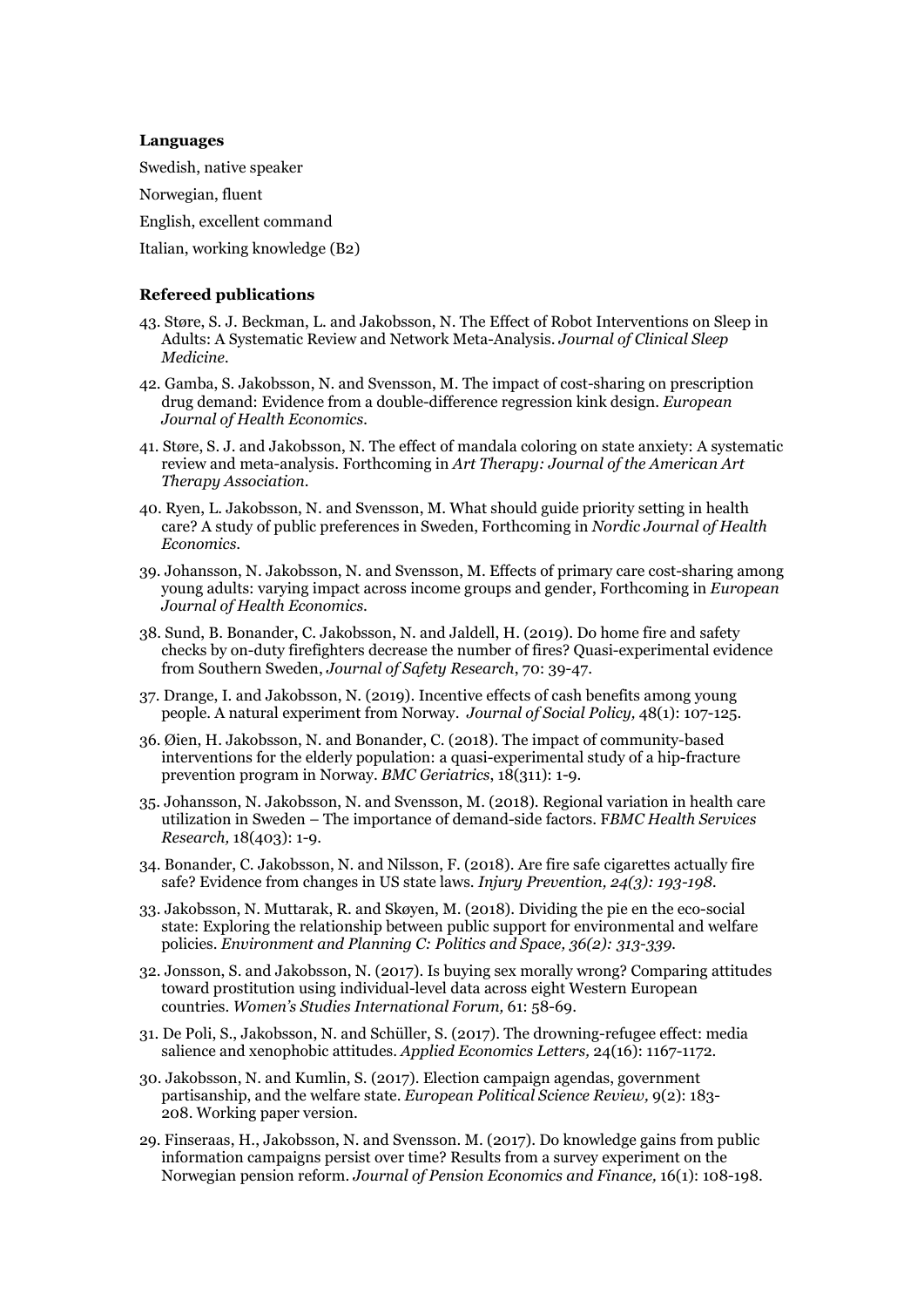- 28. Bonander, C. Jakobsson, N. Podestà, F. and Svensson, M. (2016). [Universities](http://www.sciencedirect.com/science/article/pii/S0166046216301041) as engines [for regional growth? Using the](http://www.sciencedirect.com/science/article/pii/S0166046216301041) synthetic control method to analyze the effects of research [universities.](http://www.sciencedirect.com/science/article/pii/S0166046216301041) *Regional Sicence & Urban Economics,* 60: 198-207. [Working paper](http://irvapp.fbk.eu/sites/irvapp.fbk.eu/files/wp_irvapp_bonander_et_al_2016_0.pdf) [version](http://irvapp.fbk.eu/sites/irvapp.fbk.eu/files/wp_irvapp_bonander_et_al_2016_0.pdf) (early version).
- 27. Jakobsson, N. and Svensson, M. (2016). Copayments [and physicians](http://www.sciencedirect.com/science/article/pii/S0168851016301828) visits: A panel data study of Swedish regions [2003-2012.](http://www.sciencedirect.com/science/article/pii/S0168851016301828) *Health Policy,* 120(9): 1095-1099.
- 26. Jakobsson, N. and Svensson, M. (2016). The effect of copayments on [primary care](http://www.tandfonline.com/doi/full/10.1080/00036846.2016.1145346)  utilization: [Results from a quasi-experiment.](http://www.tandfonline.com/doi/full/10.1080/00036846.2016.1145346) *Applied Economics*, 48(39): 3752-3762. [Free](https://niklasjakobsson.files.wordpress.com/2010/06/the-effect-of-copayments-on-primary-care-utilization.pdf) [version.](https://niklasjakobsson.files.wordpress.com/2010/06/the-effect-of-copayments-on-primary-care-utilization.pdf)
- 25. Jakobsson, N., Kotsadam, A., Syse, A. and Øien, H. (2016). [Gender](http://www.sciencedirect.com/science/article/pii/S0167268115002383) Bias in Public Longterm [Care? A Survey](http://www.sciencedirect.com/science/article/pii/S0167268115002383) Experiment among Care Managers. *Journal of Economic Behavior & Organization*, 131(Part B): 126-138. Free [version.](https://andreaskotsadam.files.wordpress.com/2012/02/gender-bias-in-public-long-term-care.pdf)
- 24. Jakobsson, N. and Kotsadam, A. (2016). The economics [of trafficking for sexual](http://www.sv.uio.no/econ/english/research/unpublished-works/working-papers/pdf-files/2015/memo-07-2015.pdf) [exploitation.](http://www.sv.uio.no/econ/english/research/unpublished-works/working-papers/pdf-files/2015/memo-07-2015.pdf) In *Handbook on the Economics of Prostitution*, Edited by Cunningham, S and Shah, M. OxfordUniversity Press.
- 23. Jakobsson, N. and Kotsadam, A. (2016). Does [marriage](http://link.springer.com/article/10.1007/s11150-013-9224-7) affect men's labor market [outcomes? A European](http://link.springer.com/article/10.1007/s11150-013-9224-7) perspective. Forthcoming in *Review of Economics of the Household*. DOI: 10.1007/s11150-013-9224-7.
- 22. Næss, S., Blekesaune, M. and Jakobsson, N. (2015). Marital [transitions and life](http://asj.sagepub.com/content/58/1/63) satisfaction: [Evidence from longitudinal](http://asj.sagepub.com/content/58/1/63) data from Norway. *Acta Sociologica*, 58(1): 63-78.
- 21. Jakobsson, N. and Blom, S. (2014). Did the 2011 terror attacks in Norway change [citizens'](http://ijpor.oxfordjournals.org/content/early/2014/01/09/ijpor.edt036.short) attitudes towards [immigrants?](http://ijpor.oxfordjournals.org/content/early/2014/01/09/ijpor.edt036.short) *International Journal of Public Opinion Research*, 26(4): 475–486.
- 20. Finseraas, H. and Jakobsson, N. (2014). Does [a simple information intervention change](http://www.tandfonline.com/doi/abs/10.1080/13504851.2014.922660#.VEjh0U2KBaQ) the perception [of a reform?](http://www.tandfonline.com/doi/abs/10.1080/13504851.2014.922660#.VEjh0U2KBaQ) *Applied Economics Letters,* 21(18): 1266-1268. *Extra [material](https://niklasjakobsson.files.wordpress.com/2010/06/brosjyre.pdf)*.
- 19. Hernæs Ø, Jakobsson, N. and Kotsadam, A. (2014). Prostitution, [demand and supply](http://link.springer.com/referenceworkentry/10.1007/978-1-4614-7883-6_39-1) [of.](http://link.springer.com/referenceworkentry/10.1007/978-1-4614-7883-6_39-1) *Encyclopedia of Law and Economics*, Springer, 1-6.
- 18. Jakobsson, N. and Kotsadam, A. (2014) Shame on you John! Laws, [stigmatization, and the](http://link.springer.com/article/10.1007/s10657-012-9339-y) [demand for sex.](http://link.springer.com/article/10.1007/s10657-012-9339-y) *European Journal of Law and Economics,* 37(3): 393-404.
- 17. Jakobsson, N. and Lindholm, H. (2014). Ethnic preferences [in internet dating: A field](http://www.tandfonline.com/doi/abs/10.1080/01494929.2013.879554#.VEjjp02KBaQ) [experiment.](http://www.tandfonline.com/doi/abs/10.1080/01494929.2013.879554#.VEjjp02KBaQ) *Marriage & Family Review,* 50(4): 307-317.
- 16. Finseraas, H. and Jakobsson, N. (2014). Does information about the pension [system affect](http://journals.cambridge.org/action/displayAbstract?fromPage=online&aid=9282344&fileId=S1474747213000310)  [knowledge and retirement](http://journals.cambridge.org/action/displayAbstract?fromPage=online&aid=9282344&fileId=S1474747213000310) plans? Evidence from a survey experiment. *Journal of Pension Economics and Finance,* 13(3): 250-271. Extra material: [1,](https://niklasjakobsson.files.wordpress.com/2010/06/brochure_part1.pdf) [2.](https://niklasjakobsson.files.wordpress.com/2010/06/brochure_part2.pdf)
- 15. Jakobsson, N., Persson, M. and Svensson, M. (2013). [Class-size effects on](http://www.tandfonline.com/doi/abs/10.1080/09645292.2013.789826#.VEjkoU2KBaQ) adolescent mental [health and well-being](http://www.tandfonline.com/doi/abs/10.1080/09645292.2013.789826#.VEjkoU2KBaQ) in Swedish schools. *Education Economics*, 21(3): 248- 263. [Working paper](http://www.kau.se/sites/default/files/Dokument/subpage/2012/02/2013_9_pdf_18347.pdf) version.
- 14. Jakobsson, N. (2013). Attitudes toward [municipal](https://www.business.unsw.edu.au/research-site/publications-site/ejournaloftaxresearch-site/Documents/eJTR-Municipal-income-tax-rates-in-Sweden-Vol-11-No-2-pg157.pdf) income tax rates in Sweden: Do people vote with their [feet?](https://www.business.unsw.edu.au/research-site/publications-site/ejournaloftaxresearch-site/Documents/eJTR-Municipal-income-tax-rates-in-Sweden-Vol-11-No-2-pg157.pdf) *eJournal of Tax Research*, 11(2): 157-175.
- 13. Jakobsson, N., Kotsadam, A. and Støre, S. (2013). Attitudes toward same-sex [marriage:](http://www.tandfonline.com/doi/abs/10.1080/00918369.2013.806191#.VEjk4U2KBaQ) the case of [Scandinavia.](http://www.tandfonline.com/doi/abs/10.1080/00918369.2013.806191#.VEjk4U2KBaQ) *Journal of Homosexuality,* 60(9): 1369-1380.
- 12. Jakobsson, N., Kotsadam, A. and Levin, M. (2013) Gender [and overconfidence: Effects of](http://file.scirp.org/Html/32518.html) context, gendered [stereotypes, and peer](http://file.scirp.org/Html/32518.html) group. *Advances in Applied Sociology*, 3(2): 137- 141.
- 11. Jakobsson, N., Kotsadam, A. and Szebehely, M. (2013). [Informal eldercare](https://bells.uib.no/index.php/njsr/article/view/225) and care for disabled children in the [Nordic countries: prevalence and relation](https://bells.uib.no/index.php/njsr/article/view/225) to employment. *Nordic Journal of Social Research, 4: 1-30.*
- 10. Jakobsson, N. and Kotsadam, A. (2013). The law and economics [of international sex](http://link.springer.com/article/10.1007/s10657-011-9232-0) slavery: Prostitution [laws and trafficking for sexual](http://link.springer.com/article/10.1007/s10657-011-9232-0) exploitation. *European Journal of Law and Economics*, 35(1): 87-107. Free [version.](https://gupea.ub.gu.se/bitstream/2077/22825/4/gupea_2077_22825_4.pdf)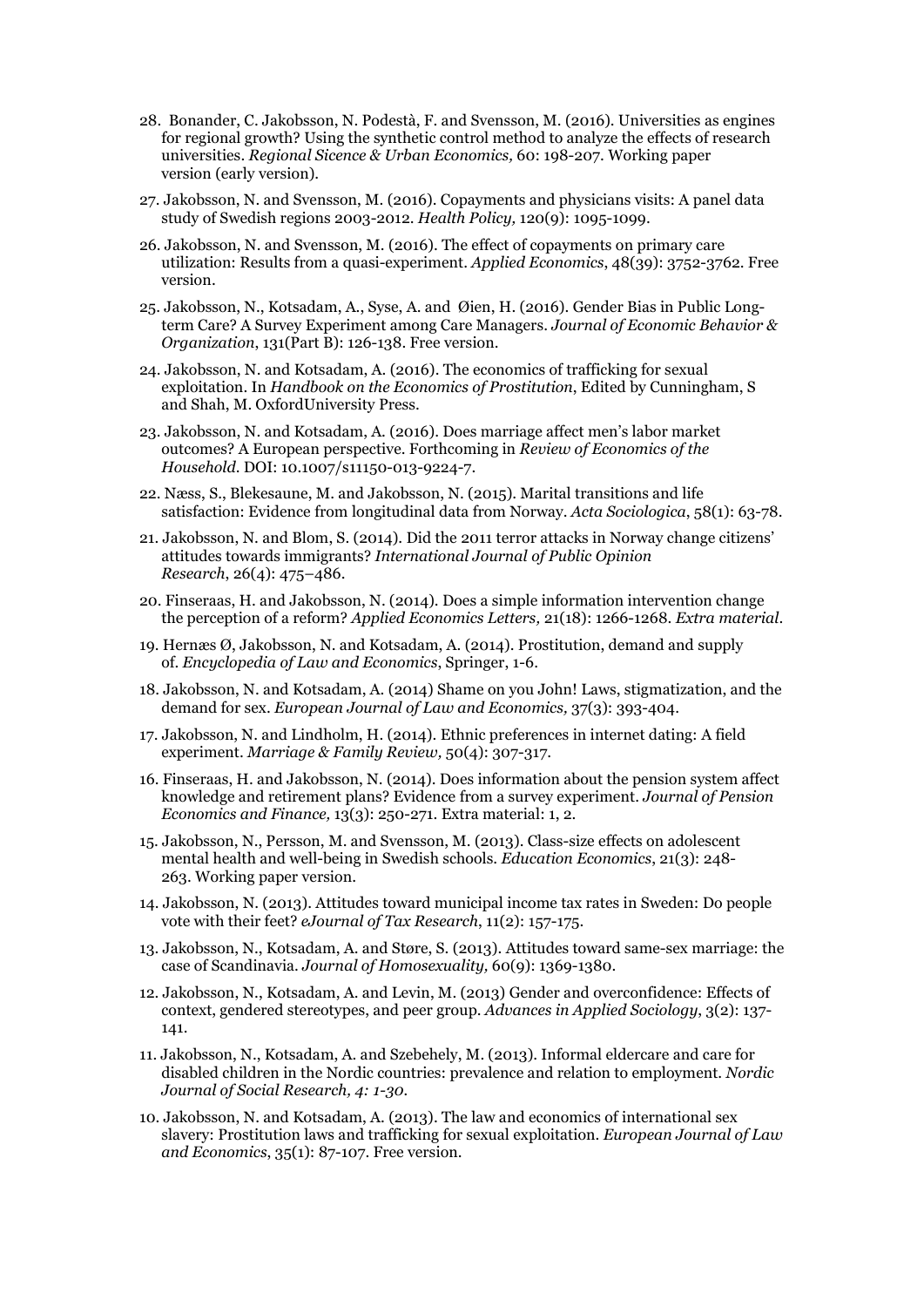- 9. Finseraas, H. and Jakobsson, N. (2012) [Trust and ethnic fractionalization: the](http://onlinelibrary.wiley.com/doi/10.1111/j.1467-6435.2012.00541.x/full) importance of religion [as a cross-cutting](http://onlinelibrary.wiley.com/doi/10.1111/j.1467-6435.2012.00541.x/full) dimension. *Kyklos*, 65(3): 327-339.
- 8. Finseraas, H., Jakobsson, N. and Kotsadam, A. (2012). The gender gap in [political](http://sp.oxfordjournals.org/content/19/2/219.short) [preferences: An](http://sp.oxfordjournals.org/content/19/2/219.short) empirical test of a political economy explanation. *Social Politics*, 19(2): 219-242.
- 7. Andersson, L., Jakobsson, N. and Kotsadam, A. (2012). [Discrimination](http://le.uwpress.org/content/88/2/233.short) in the Norwegian housing market – class, [sex, and ethnicity.](http://le.uwpress.org/content/88/2/233.short) *Land Economics*, 88(2): 233-240.
- 6. Jakobsson, N (2012). [Gender and confidence: are women underconfident?](http://www.tandfonline.com/doi/abs/10.1080/13504851.2011.613745#.VEjmhk2KBaQ) *Applied Economics Letters*, 19(11): 1057-1059.
- 5. Finseraas, H., Jakobsson, N. and Kotsadam, A. (2011). Did the [murder](http://onlinelibrary.wiley.com/doi/10.1111/j.1467-6435.2011.00512.x/full) of Theo van Gogh [change Europeans' immigration](http://onlinelibrary.wiley.com/doi/10.1111/j.1467-6435.2011.00512.x/full) policy preferences? *Kyklos*, 64(3): 396-409.
- 4. Kotsadam, A. and Jakobsson, N. (2011). Do [laws affect attitudes?](http://www.sciencedirect.com/science/article/pii/S0144818811000196) An assessment of the Norwegian prostitution law using [longitudinal](http://www.sciencedirect.com/science/article/pii/S0144818811000196) data. *International Review of Law and Economics*, 31(2): 103-115. [Working paper](https://gupea.ub.gu.se/bitstream/2077/22823/1/gupea_2077_22823_1.pdf) version.
- 3. Dahlbom, L., Jakobsson, A., Jakobsson, N. and Kotsadam, A. (2011). [Gender](http://www.tandfonline.com/doi/abs/10.1080/13504851003670668#.VEjm102KBaQ) and [overconfidence: are girls](http://www.tandfonline.com/doi/abs/10.1080/13504851003670668#.VEjm102KBaQ) really overconfident? *Applied Economics Letters, 18(4): 325-327*.
- 2. Jakobsson, N. and Kotsadam, A. (2011). Gender [equity and prostitution:](http://www.tandfonline.com/doi/abs/10.1080/13545701.2010.541863#.VEjm-U2KBaQ) An investigation of attitudes in [Norway and Sweden.](http://www.tandfonline.com/doi/abs/10.1080/13545701.2010.541863#.VEjm-U2KBaQ) *Feminist Economics,* 17(1): 31-58.
- 1. Jakobsson, N. and Kotsadam, A. (2010). Do attitudes toward gender equality [really differ](http://esp.sagepub.com/content/20/2/142.short)  between [Norway and Sweden?](http://esp.sagepub.com/content/20/2/142.short) *Journal of European Social Policy*, 20(2): 142- 159. [Working](https://gupea.ub.gu.se/bitstream/2077/19797/4/gupea_2077_19797_4.pdf) paper version.

#### **Non-english publications in refereed journals**

- 3. Syse, A., Øien, H., Bugge Solheim, M. and Jakobsson, N. Variasjoner i tildelingsvurderinger av helse- og omsorgstjenster til eldre. Forthcoming in *Tidsskrift for Velferdsforskning.*
- 2. Jakobsson, N., Hansen, T. and Kotsadam, A. (2012). Er det en sammenheng mellom formell og uformell omsorg i Norge? *Tidsskrift for Velferdsforskning,* 15(3): 168-175*.*
- 1. Kotsadam, A. and Jakobsson, N. (2012). Uformell eldreomsorg et hinder for kvinner på arbeidsmarkedet? *Søkelys på Arbeidslivet*, 29(1-2): 97-110.

#### **Non-english book chapters**

- 3. Jakobsson, N. and Kotsadam, A. 2015. Derecho y economía de las esclavitud sexual internacional: leyes sobre prostitución sexual y de sus víctimas, in Hurtado, M. and A. Iranzo. *Miradas críticas sobre la trata de seres humanos. Dialogos en construcción*, p. 227 – 252. Bogotá: Universidad de los Andes y Universidad de La Sabana.
- 2. Jakobsson, N. (2011). Externaliteter Varför ska man beskatta bilism och subventionera vaccinationer? i Gerlach, P. (red): *Nationalekonomi för vänstern – Teori för jämlikhet och välfärd.* p. 35-49. Stockholm, Sverige: Kata Förlag.
- 1. Jakobsson, N. (2009). Nederländerna. i Santesson-Wilson, P . & Erlingsson, G.Ó. (red.): *Reform – Förändring och tröghet i välfärdsstaterna*. Stockholm, Sverige: Norstedts Förlag.

# **Books**

Modern mikroekonomi: marknad, politik och välfärd. (2014). Norstedts Akademiska Förlag, with Andreas Bergh. 3d edition, first edition came in 2010. (Textbook in introductory microeconomics.)

Laws, attitudes and public policy. 2010. PhD thesis, University of Gothenburg.